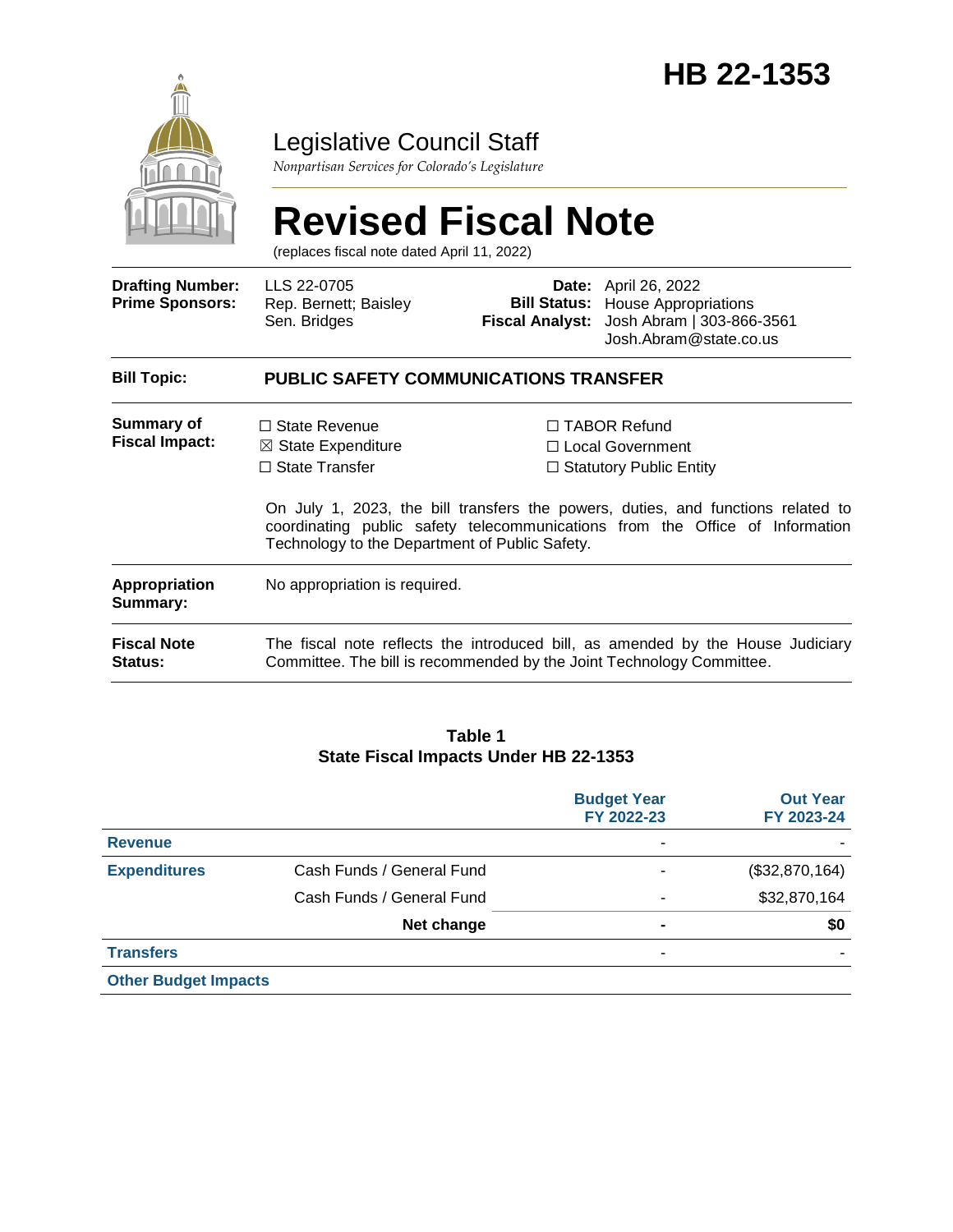# Page 2<br>April 26, 2022 **HB 22-1353**

## **Summary of Legislation**

Under current law, the Governor's Office of Information Technology (OIT) exercises the powers, duties, and functions related to coordinating public safety telecommunications within state government. On July 1, 2023, this bill transfers these powers, duties, and functions to the Division of Homeland Security and Emergency Management in the Department of Public Safety (DPS). The bill transfers all employees, property, and policies of the OIT related to public safety communications to the division. The bill also relocates the Public Safety Communications Trust Fund and creates the Public Safety Communications Revolving Fund. The revolving fund is continuously appropriated to DPS for the costs of administering public safety communications.

By moving public safety communications to the DPS, the bill reassigns legislative oversight from the Joint Technology Committee, which receives SMART Act presentations from the OIT, to the Joint House and Senate Judiciary Committee, which currently has oversight authority for the DPS.

### **State Expenditures**

On July 1, 2023, the operating and open capital budgets of the OIT in the FY 2023-24 Long Bill and prior year capital Long Bills for public safety communications transfer to the DPS. For FY 2022-23, OIT's budget request is \$32,870,164 and 54.0 FTE. The breakout of the transferred Long Bill line items are displayed in Table 2 based on the FY 2022-23 budget request. Actual transfers will be determined during the FY 2023-24 budget process based on the Governor's operating budget requests for the OIT and DPS.

#### **Table 2 Public Safety Telecommunications FY 2023-24 Long Bill Budget Transfer to the DPS**

|                                                      |       | FY 2023-24    |
|------------------------------------------------------|-------|---------------|
| <b>Public Safety Communications Operating Budget</b> |       | \$21,102,754  |
| Group E Towers Capital Long Bill Budget              |       | \$339,499     |
| Group F Towers Capital Long Bill Budget              |       | \$1,315,802   |
| Microwave Infrastructure Capital Project             |       | \$13,434,585  |
| Vehicle Lease Payments                               |       | \$134,774     |
| Net Book Value of Digital Trunk Radio Assets         |       | (\$3,457,250) |
|                                                      | Total | \$32,870,164  |